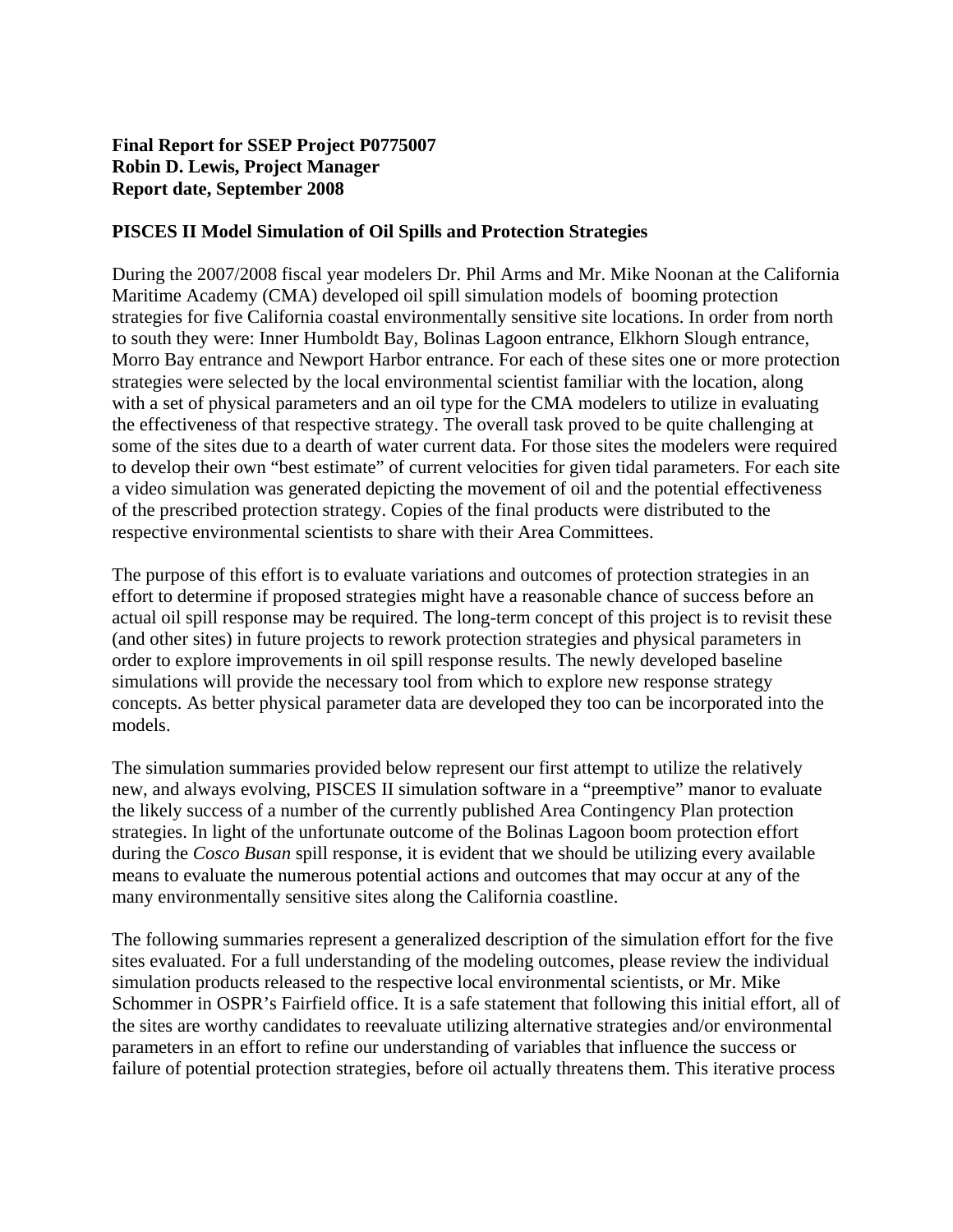has great potential to guide a collective effort to improve the reliability of planned protection strategies when combined with actual field test evaluation.

### Humboldt Bay

The Humboldt Bay protection strategy simulation involved the evaluation of five separate boom deployment components in the upper bay region near Arcata Bay and Indian Island, along with skimmers at two of the boom locations. The spill scenario involved an instantaneous release of 20,000 gallons of marine diesel from the Shell Oil terminal. The original physical parameters provided to the modelers resulted in the oil moving to the east side of the bay under the pressure of wind, and moving north and south along the shoreline under tidal influence. The modelers then adjusted the wind and tide to provide conditions that would allow the oil to move towards the prescribed protection strategies. Those adjustments indicated that some of the oil would indeed be contained and some successful skimming would likely result. But, a portion of the oil would also entrain and move further north into the bay on the continuing flood tide, then reverse direction and move southward on the later ebb tide. These results suggest that the Area Committee could likely develop testable strategy modifications that would enhance protection efforts.

#### Bolinas Lagoon

Bolinas Lagoon was selected as a simulation exercise as a consequence of the *Cosco Busan* oil spill response, and the disastrous outcome of the failed protection effort there. Although the *Cosco Busan* response effort failed to employ the protection strategy as described in the San Francisco Area Plan, that plan was modeled for this effort. Since then, a new protection strategy has been developed, and would benefit from this same treatment.

The PISCES model simulation utilized the SF-ACP boom configuration currently described. That strategy describes a combination of boom configuration and skimmer placement. For this exercise the skimmer was disregarded and the four boom components (222.1 (a) and (b), 222.2, 222.3 and 222.5) were evaluated. It was noted that during inquiry testimony following the *Cosco Busan* incident, Barry McFarland of the O'Brian Group noted that it was previously known that the Bolinas Lagoon outer bay boom component (222.3) would not work. The simulation model agreed with that assessment. Similarly, the remaining boom configuration is also unlikely to function as planned. The simulation model indicates that oil will enter into the back reaches of Bolinas Lagoon as the strategies are presently configured. Thus, the entire Bolinas Lagoon combination of strategies are ripe for reconsideration, and a likely first candidate for simulation redesign effort in the future.

### Elkhorn Slough

The Elkhorn Slough protection strategy simulation involved all of the prescribed boom strategy and skimming equipment presently devised for this location. The intent of this protection strategy is to prevent oil from entering the slough east of the Highway 1 bridge. In the simulation model the strategy was a near complete failure. Of the 17,000 gallons of marine diesel product